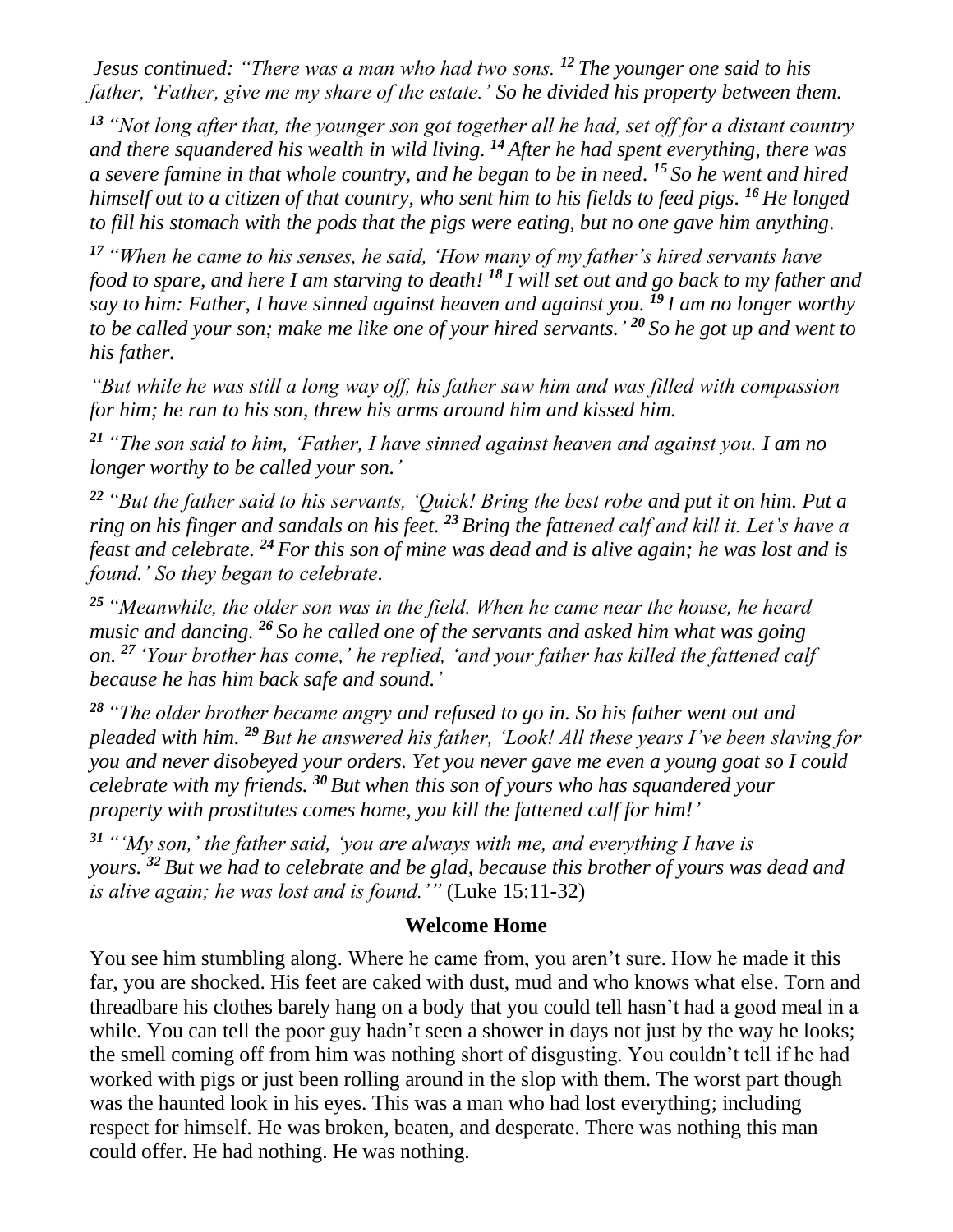That of course is the younger of the two sons. He couldn't wait for dad to die to get his hands on his inheritance. After dad split it up, he wouldn't stay a minute longer than he had to before he was off doing what he wanted no longer under his father's watchful eye. He's going on an adventure! Off he goes to a far distant country where the word "no" was not a part of his vocabulary. Spending money here, throwing money there, he didn't care. Women and booze, wild living and not a care in the world—he was living the life.

Of course the money wouldn't last forever. Things went from bad to worse when a severe famine arose in the country. He needs food. He needs a place to stay. He's in need. But no one seemed to feel the need to help him. He looked all over for a job, but things were tight everywhere. He had told himself he would never do it, but he was desperate. So he hired himself out to the last place any self-respecting Jew would work—pigs. But it was a job. Things had to start looking up, right? Work harder. Do more. This will fix everything. Instead he finds a cruel boss and task master that rubbed his nose in the fact that he wasn't even good to eat the pigs' food.

Then there's the older brother. The responsible brother. The hard-working brother. The brother who wasn't a screw up and had life figured out. He sees his brother come home and can't believe how everyone reacts. Sure it was good to see him. It's his brother after all; he's not completely cold-hearted. At the same time, there was no way he was about to join in this celebration. Then the nerve of dad when he comes out urging him to come inside and join! He's had enough. We might sympathize with him a little bit. After all, this brother stayed home. He worked on the ranch. He kept up the family's business. He worked hard. He had done everything his father had wanted him to do and his father had given him nothing—not even a young goat that he could celebrate with his friends.

At first glance the brothers' situations look very different. But when we look closer we see both had the same problem: being in their father's presence wasn't enough for either of them. The younger tried to find *it* somewhere else doing whatever he wanted. When that failed he tried finding *it* in working harder to fix his failures and to fill that gaping hole in his life. The older brother failed to see that he had *it.* Everything his father had already belonged to him—more than just some young goat. But he thought he had to work for the gift and, therefore, the gift was no longer a gift. It was a burden that he grudgingly obeys while secretly stewing over something he didn't see himself receiving. Both are equally lost.

Our situations are not that different. Sometimes being in your Heavenly Father's presence can feel like such a chore! You have a thousand different things that you need to do and a thousand other that need your attention in the not-so-distant future. We are not content to just be with God—not just in church but in our daily lives. His presence doesn't satisfy us; we demand more. We listen to the lies of the world and the empty promises the devil shares that being with God, having this relationship with him, means that you are missing out on something better. God is holding you back from your full potential. Maybe at some point in your life you made those life decisions that you weren't going to say "no." You lived life to fullest doing whatever you wanted not caring who said what. More likely it's the simple reckless daily life of just not doing what your heavenly Father wills for your life. You know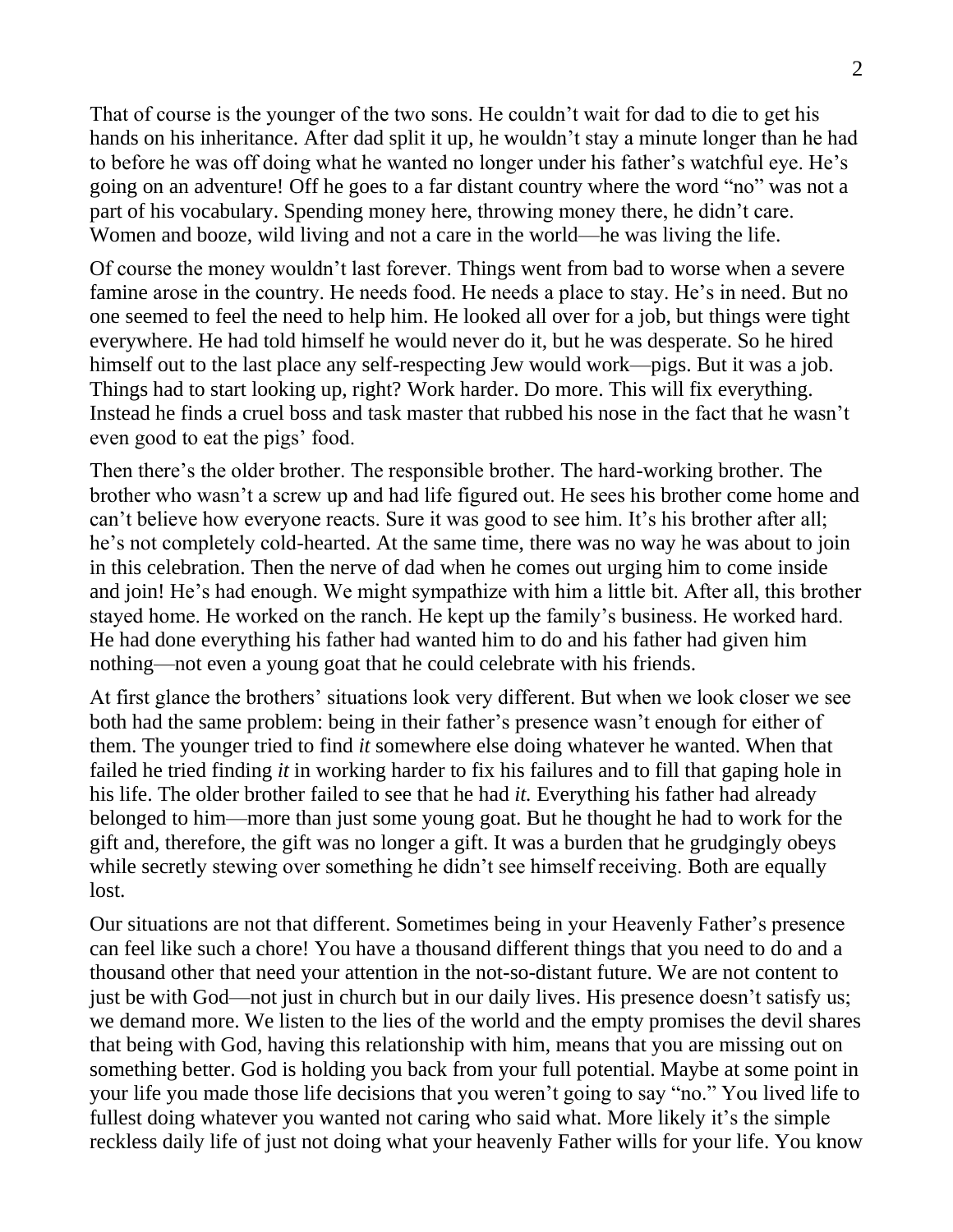what you should and need to do. But you've decided your situation is different; what he says is old-fashioned, he doesn't get it, and you know better than him.

Or we rebel running off trying fill up with these life experiences that you want for yourself and especially for your children. You have these life goals that you want to achieve so you run off determined that you won't let anything or anyone get in the way. Or it's just the fact that life is busy. Too easily we allow ourselves to drift away from our Father's presence.

Or, like the older brother, we get really religious. We shake our heads in shock that someone isn't living up to the moral standards that we have set. We are shocked when she hasn't improved more with her behavior—she's so spoiled! We look disapprovingly when he isn't doing as much as he should. We might say someone is forgiven, but then expect them to follow these steps in order to be really forgiven. You want to make sure they are really sorry and won't do it again! Even then, we conveniently pack it away until we can say, "I told you so!" when they've fallen again. You make sure to do the right things. You make sure to do things the right way. But inside you feel like you are ready to boil over because the ones who aren't working as hard as you, the ones who have screwed up their lives, the ones who by all accounts don't deserve it, they are the ones who are getting ahead. We don't want much—just the young goat—a little more comfortable life, as nice as things as someone else, to get ahead. And when we don't receive what we think we should have, we get upset, even angry with our heavenly Father.

Either lifestyle is offensive to your God. Both imply that God is not good enough to make us happy. Both imply that his promises are not what he says they are. Both imply God is a liar.

And what does your heavenly Father do? He goes out to bring you in. He runs out to you. I can picture the father in Jesus' parable every day walking to the end of his land just waiting. Every day he kept an eye on the horizon watching for his son. Then he sees him. He doesn't wait for his son to make it to him; he runs out. He hears, "Father, I'm not worthy to be called your son." He knows it. There's no surprise there. His son doesn't deserve it. He doesn't care. He loves him. He grabs his mess of a child caked in pig slop and who knows what else into his warm embrace. He doesn't flinch away from the smell but plants a kiss on him. His son is home. There's no reprimanding. There's no staring down at him. There's no probation period to make sure he is really sorry. He orders the finest robe to dress him. Kill the fattened calf and get the prime rib going; it's time to celebrate. Even when the older brother is sulking and having his own pity party, the father doesn't let him stew. He goes out to him. He wants to bring him in.

And that's what your heavenly Father does for you. Our hands and feet are stained with the slop of sin that we've rolled around in. It's more than the things that we have done wrong or that which we've left undone. By nature, from the moment of conception, we are hostile towards God. We do not want to follow God's will. We do not want to be in God's presence. We are his enemies. The stench of death hangs over us because that is the result of this sin. So we confess, "Father, I am not worthy to be called your child." And he knows it too. Your confession doesn't surprise or shock him. This isn't news to him.